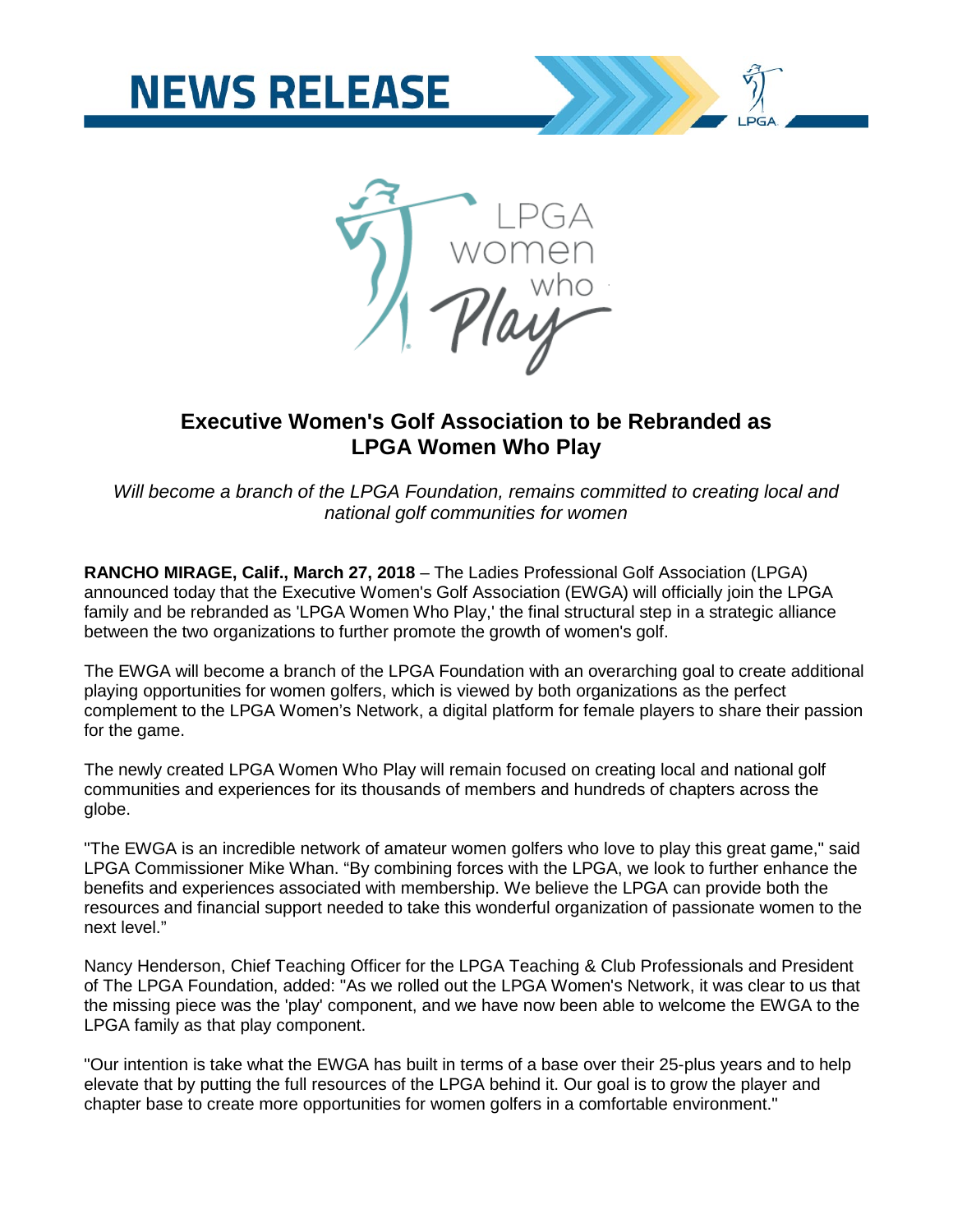# **NEWS RELEASE**

This strategic alliance brings together the LPGA, one of the longest-running women's professional sports associations in the world, and the EWGA, the largest national women's amateur golf organization, which currently has nearly 12,000 members spanning approximately 100 communities in the United States, Canada, Bermuda and Italy.

"Our members can expect the same commitment to growing their local and national golf community, now powered by the resources of the LPGA and LPGA Foundation," said Jane Geddes, who as the CEO of the EWGA will lead LPGA Women Who Play as its Executive Director.

"Not only will this move create enhanced experiences and events for existing members, but we believe it provides our organization with a platform to attract a new audience of women to local chapters and the game of golf."

While the restructuring of this alliance was made official with today's announcement during the buildup to the year's first major championship, the ANA Inspiration, the EWGA and LPGA Foundation will be working hand-in-hand over the coming weeks and months with volunteer leaders and members across the country to ensure a smooth and official transition, chapter by chapter.

Together, the LPGA, LPGA Women's Network and LPGA Women Who Play will create a seamless transition for women looking to go from aspiring player to recreational golfer and serve as an advocate for positive change within the game.

### **About LPGA Women Who Play**

LPGA Women Who Play is the largest women's amateur golf association in the world. Formerly known as the Executive Women's Golf Association, the organization maintains 12,000 members in over 100 local chapters. It also hosts more than 7,500 local and national activities every year, including social outings, league play, networking opportunities and competitive amateur events such as the LPGA Women Who Play Championship and LPGA Women Who Play Cup. Through the LPGA Foundation and LPGA Women's Network, LPGA Women Who Play creates a seamless transition for women looking to go from aspiring player to recreational golfer and serve as an advocate for positive change within the game.

#### **About the LPGA Women's Network**

Born as an extension of the LPGA's mission to empower women through the game of golf, the LPGA Women's Network was launched in August 2017 to provide women with advice for their golf games, and inspiration for their lives. The LPGA Women's Network is a digital platform designed to unite women and help them better enjoy the game of golf. At LPGAWomensNetwork.com, visitors are offered thoughtful, high-quality golf instruction and inspirational content crafted with women in mind.

Top LPGA players lend their voices to the site, sharing personal and introspective stories that give readers a glimpse into their lives from inside and outside the ropes of the LPGA Tour. The LPGA Women's Network also features articles and op-ed pieces from some of the leading thought-leaders and tastemakers in the world of golf for women. LPGA Women's Network subscribers receive the most popular video and editorial content from the blog in a bi-weekly e-newsletter and have access to exclusive LPGA partner discounts and benefits. Read the latest stories and subscribe at [www.LPGAWomensNetwork.com.](http://www.lpgawomensnetwork.com/) Join the social conversation at [www.facebook.com/lpgawomensnetwork](http://www.facebook.com/lpgawomensnetwork) , [www.twitter.com/lpgawomen](http://www.twitter.com/lpgawomen) , [www.instagram.com/lpgawomensnetwork](http://www.instagram.com/lpgawomensnetwork)